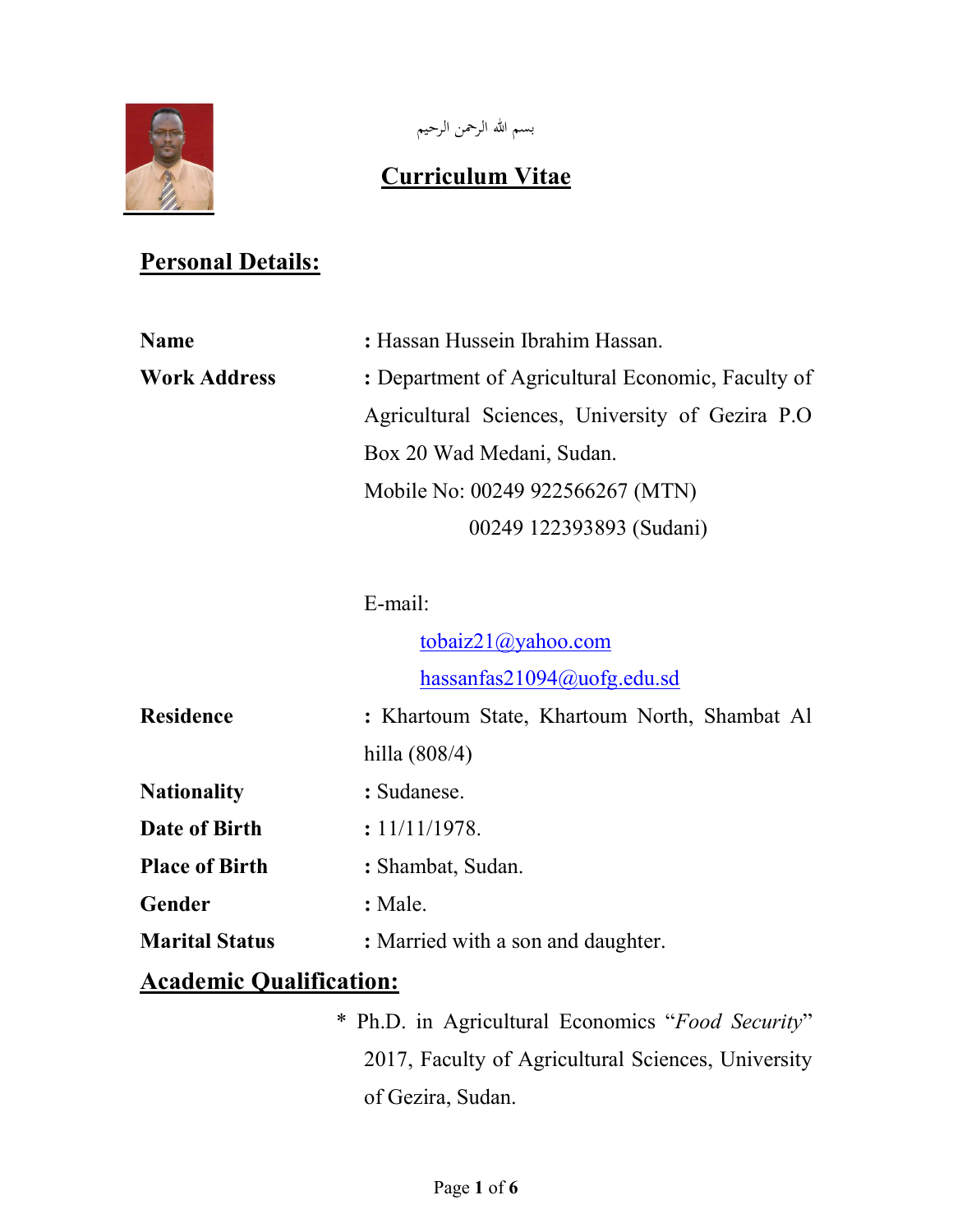- \* M.Sc. in Agricultural Economics 2009, Faculty of Agriculture, University of Khartoum, Sudan.
- \* B.Sc. in Agricultural Economic (Honor) 2003, Faculty of Agricultural Sciences, University of Gezira, Sudan.

#### Prizes:

- Dean Prize in semester: 6, 7, 8, 9 and 10.
- University Senate Prize in semester: 9 and 10.

## Graduate Research Project:

- Dissertation for B.Sc. Degree, entitled "The Economic of Cotton Production In Rahad Scheme, Season 2003-2004, (2003)".
- A Thesis submitted in Partial Fulfillment for the Requirement of the Degree of Master of Science in Agricultural Economics entitled "Technical Efficiency of Wheat Production in the Irrigated Sector a Case of Rahad Scheme Sudan, (2009)".
- A Thesis Submitted to the University of Gezira in Fulfillment of the Requirements for the Award of the Degree of Doctor of Philosophy in Agricultural Economics (Food Security) entitled "Food Security Status and Policies Challenges for the Household: A Case Study of AlQadarif State, Sudan (2016)".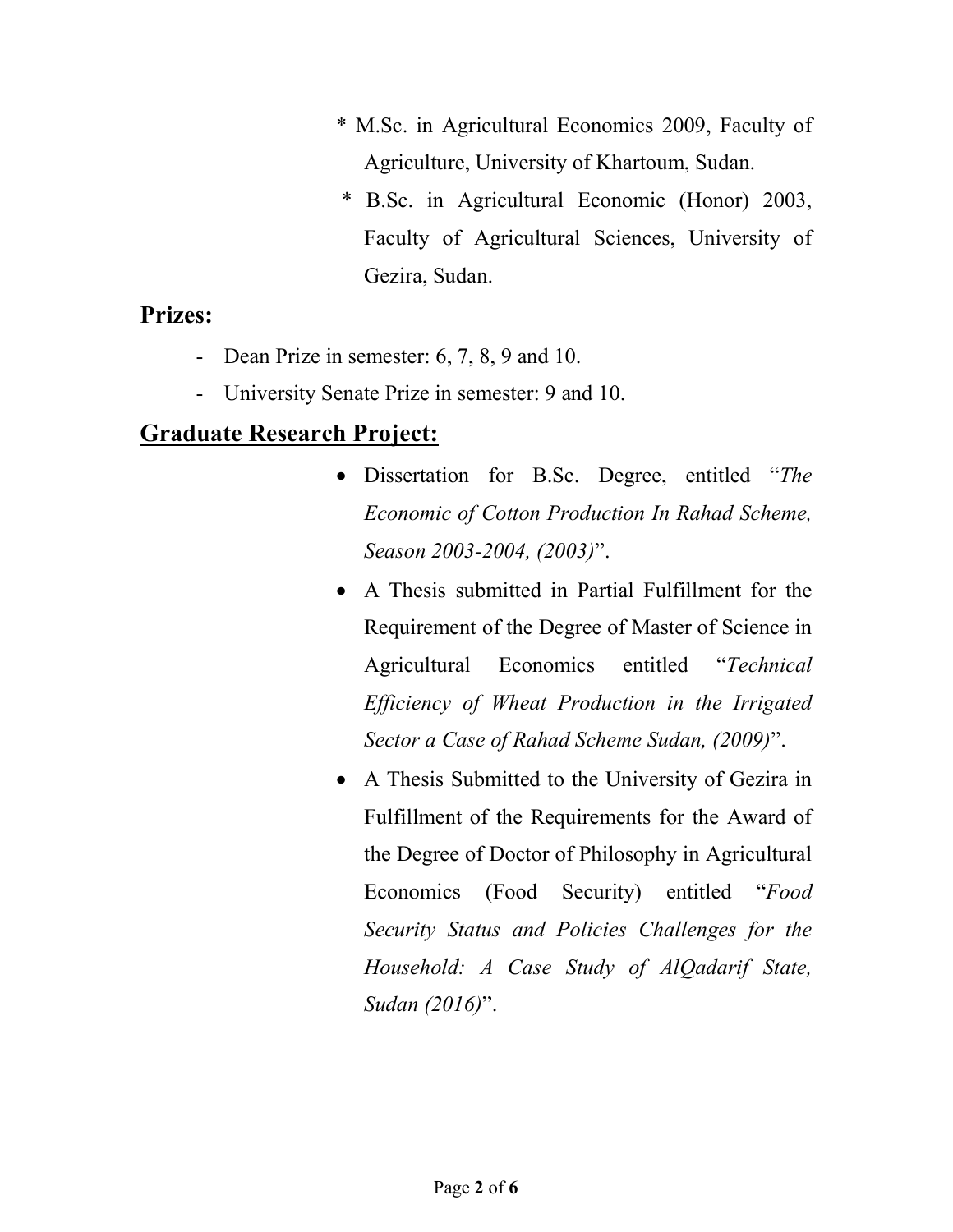# Training, Courses and Workshop :

- 15/5/2003 to 8/7/2003: Training at Research and Planning unit, Rahad Agricultural Corporation, Sudan.
- 30/7/2005 to 6/8/ 2005: Management, Technology and Source of Agricultural Information. U. of K., Sudan.
- 2/8/2009 to 3/8/2009: Training Workshop in Proposal Writing Skills, Questionnaire Design and Data Processing, DAAD Alumni – Khartooum and The Development Studies and research Insitiute, University of Khartoum, Sudan. In collaboration with DAAD, Sudan Office.
- $\bullet$  17/4/2011 to 27/8/2011: English language course (three levels), English Language Institute, University of Khartoum, Sudan.
- 17/12/2011 *to* 21/12/2011: Training Workshop in Food Security (Concepts, Analysis and climate change), UEDC, University of Gezira P.O Box 20 Wad Medani, Sudan.
- (2014): Training Workshop in Policy Analysis Matrix, Sudan Library, University of Khartoum, Sudan. In collaboration with DAAD, Sudan Office.
- $12/10/2008$  to  $18/11/2008$ ; the initial course in Educational Preparation, Staff Development Center U. of K. Sudan.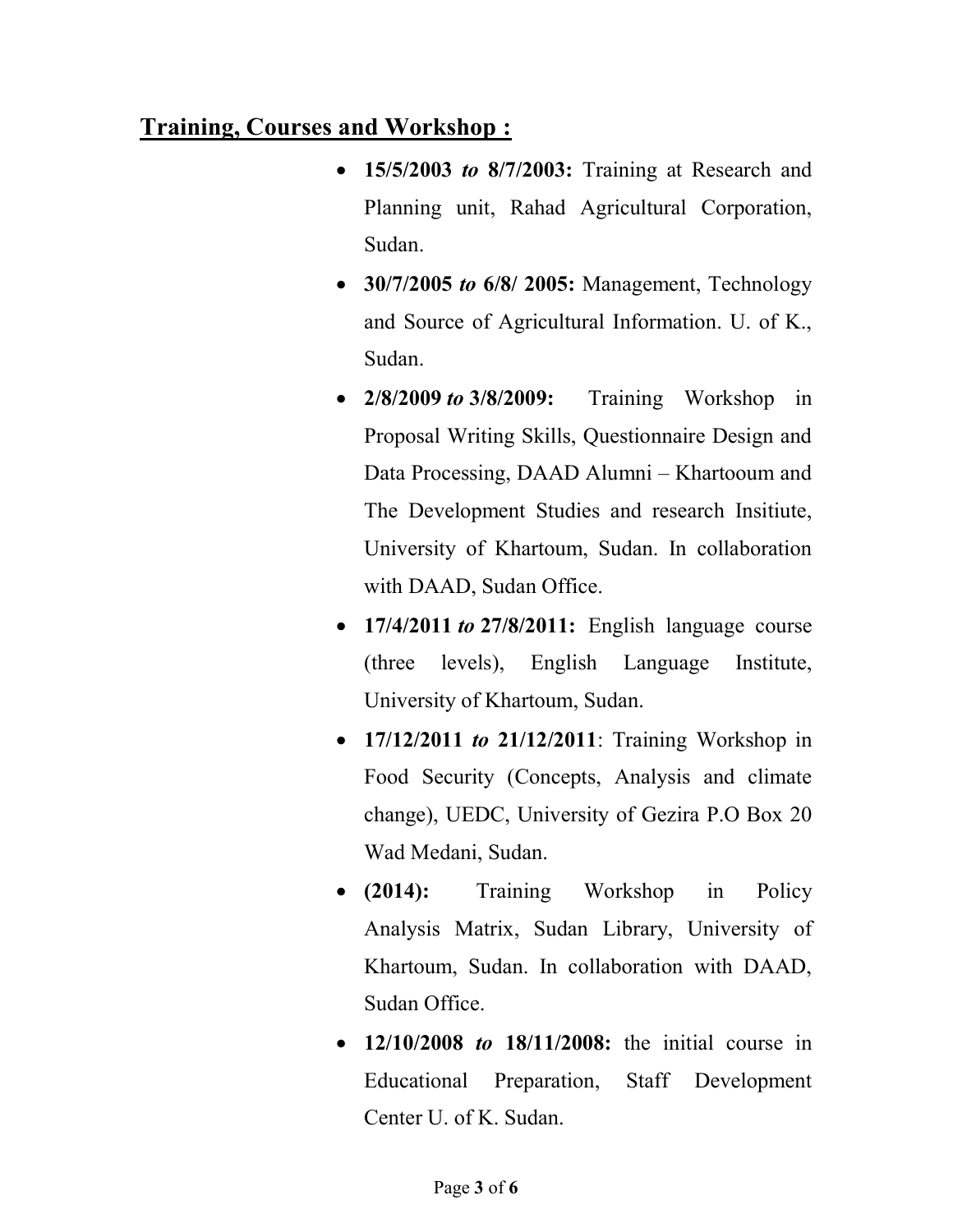- 24/11/2009: Training Course for the Examination and Registration Officer and their Assistants, UEDC, University of Gezira P.O Box 20 Wad Medani, Sudan.
- $\bullet$  22/1/2012 to 26/1/2012: Training Course on Curriculum Development, UEDC, University of Gezira P.O Box 20 Wad Medani, Sudan.

#### Skills:

- Computer Skills.
- Planning Skills.
- Languages:
	- o Arabic (Mother tongue)
	- o Very Good in English (Speaking, Reading and Writing).
- Driving:
	- o Private driving license.

## Employment records:

- 2017: Consultant for the Food Security Policy and Strategy Capacity Building programme (FSPS-CB), FAO, 2017.
- 2017 up to date: College Principal, Taibah College of Sciences and Technology, Khartoum, Arkweet, Al-Blabil bus station.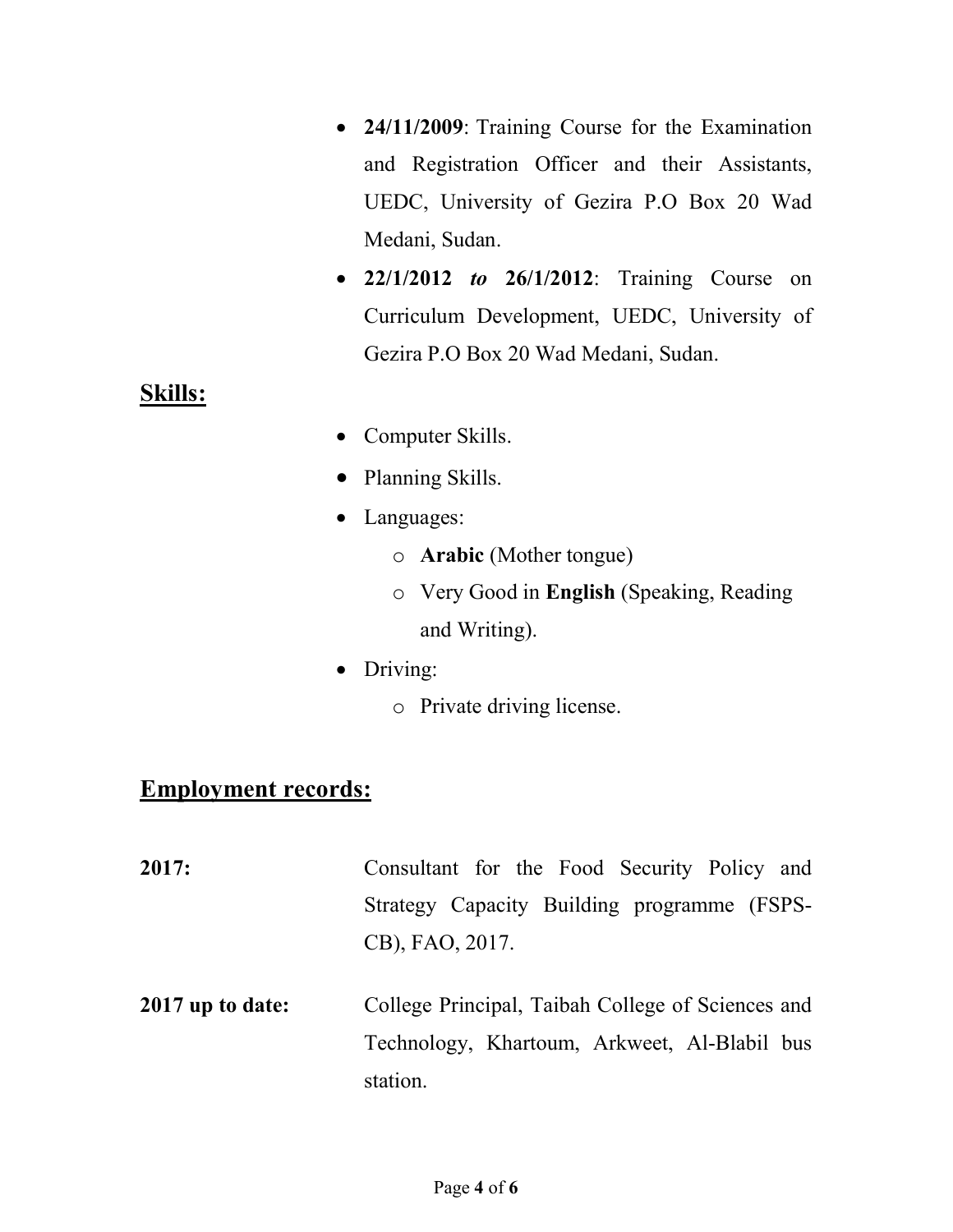- 2017 up to date: Deputy Secretary of Scientific Affairs, Taibah College of Sciences and Technology, Khartoum, Arkweet, Al-Blabil bus station.
- 2017 up to date: Assistant Professor, Department of Agricultural Economic, Faculty of Agricultural Sciences, University of Gezira P.O Box 20 Wad Medani, Sudan.
- 2009 to 2017: Lecturer, Department of Agricultural Economic, Faculty of Agricultural Sciences, University of Gezira P.O Box 20 Wad Medani, Sudan.
- 2004 to 2008: Teaching Assistant, Department of Agricultural Economic, Faculty of Agricultural Sciences, University of Gezira P.O Box 20 Wad Medani, Sudan.
- 2012 to 2016: Examinations Officer, Bahri Ahlia College, Khartoum North, Kafory Block No. 1.
- 2012 to 2013: Assistant of Examination and Registration Officer for the Examinations Affairs (Examinations Officer), Faculty of Agricultural Sciences, University of Gezira P.O Box 20 Wad Medani, Sudan.
- 2011 to 2012: Secretary of the Curriculum Development Committee, Faculty of Agricultural Sciences, University of Gezira P.O Box 20 Wad Medani, Sudan.